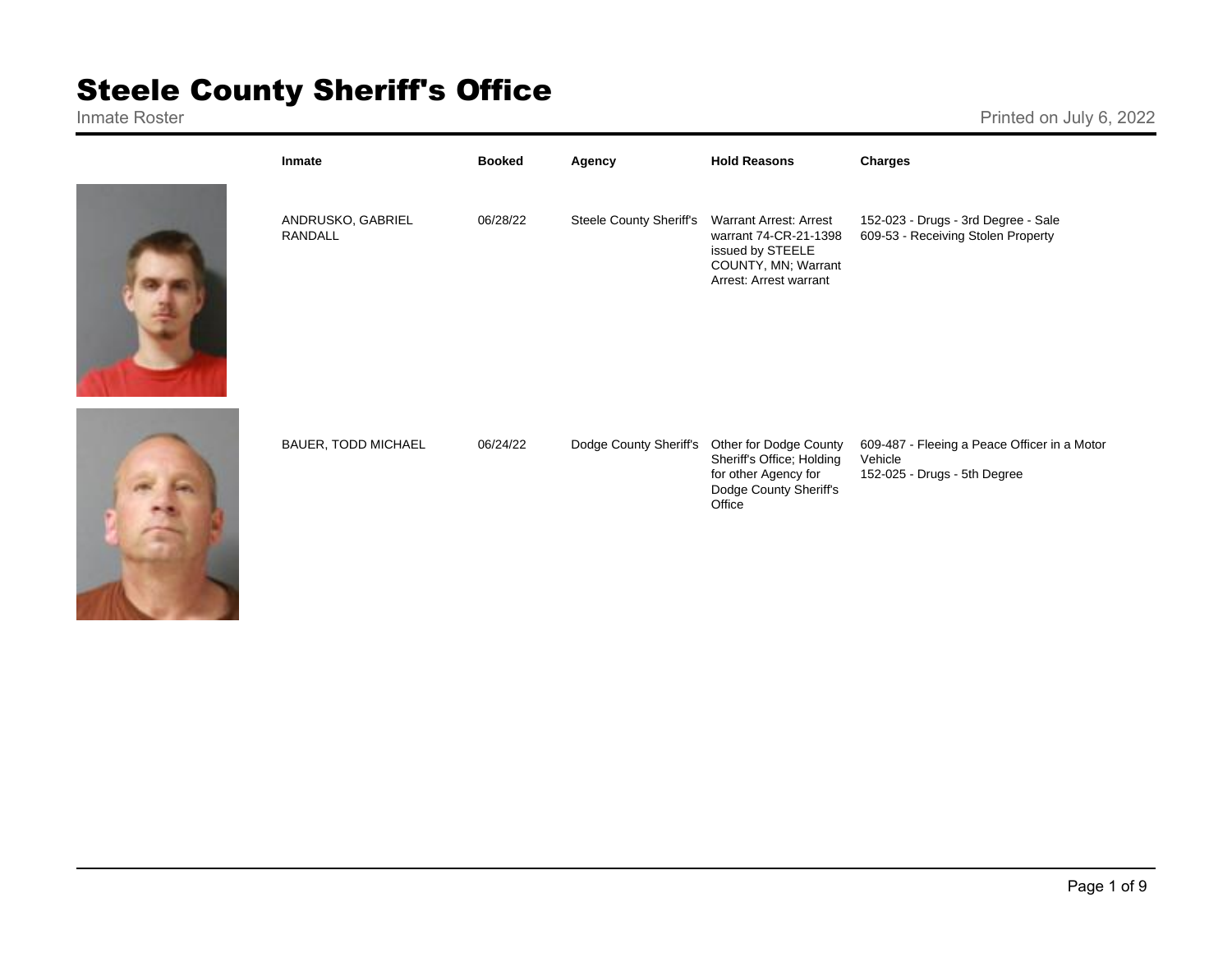

| Inmate                     | <b>Booked</b> | Agency               | <b>Hold Reasons</b>                                                                                                            | Charges                                                                                                                                                                                        |
|----------------------------|---------------|----------------------|--------------------------------------------------------------------------------------------------------------------------------|------------------------------------------------------------------------------------------------------------------------------------------------------------------------------------------------|
| BERGAN, NICHOLAS GREG      | 04/02/22      | Owatonna Police      | New Offense: 609-222 -<br>Assault-2nd<br>Degree-Dangerous<br>Weapon; Holding for<br>other Agency for                           | 609-222 - Assault-2nd Degree-Dangerous Weapon<br>609-52 - Theft<br>609-50 - Obstruct Legal Process-Interfere w/Peace<br>Officer<br>609-224 - Assault-5th Deg-Inflict or Attempt Bodily<br>Harm |
| <b>BOLIN, PAUL WILLIAM</b> | 05/19/22      | <b>Steele County</b> | <b>Warrant Arrest: Arrest</b><br>warrant                                                                                       | 609-487 - Fleeing a Peace Officer in a Motor<br>Vehicle                                                                                                                                        |
| BREKHUS, ROSS BRANDON      | 06/16/22      | Owatonna Police      | <b>Warrant Arrest: Arrest</b><br>warrant 74-CR-22-502-1<br>issued by STEELE; New<br>Offense: 152-025 -<br>Drugs - 5th Degree - | 629-13 - Fugitive from Justice from Other State<br>152-025 - Drugs - 5th Degree - Possession -<br>Penalty                                                                                      |
|                            |               |                      |                                                                                                                                |                                                                                                                                                                                                |



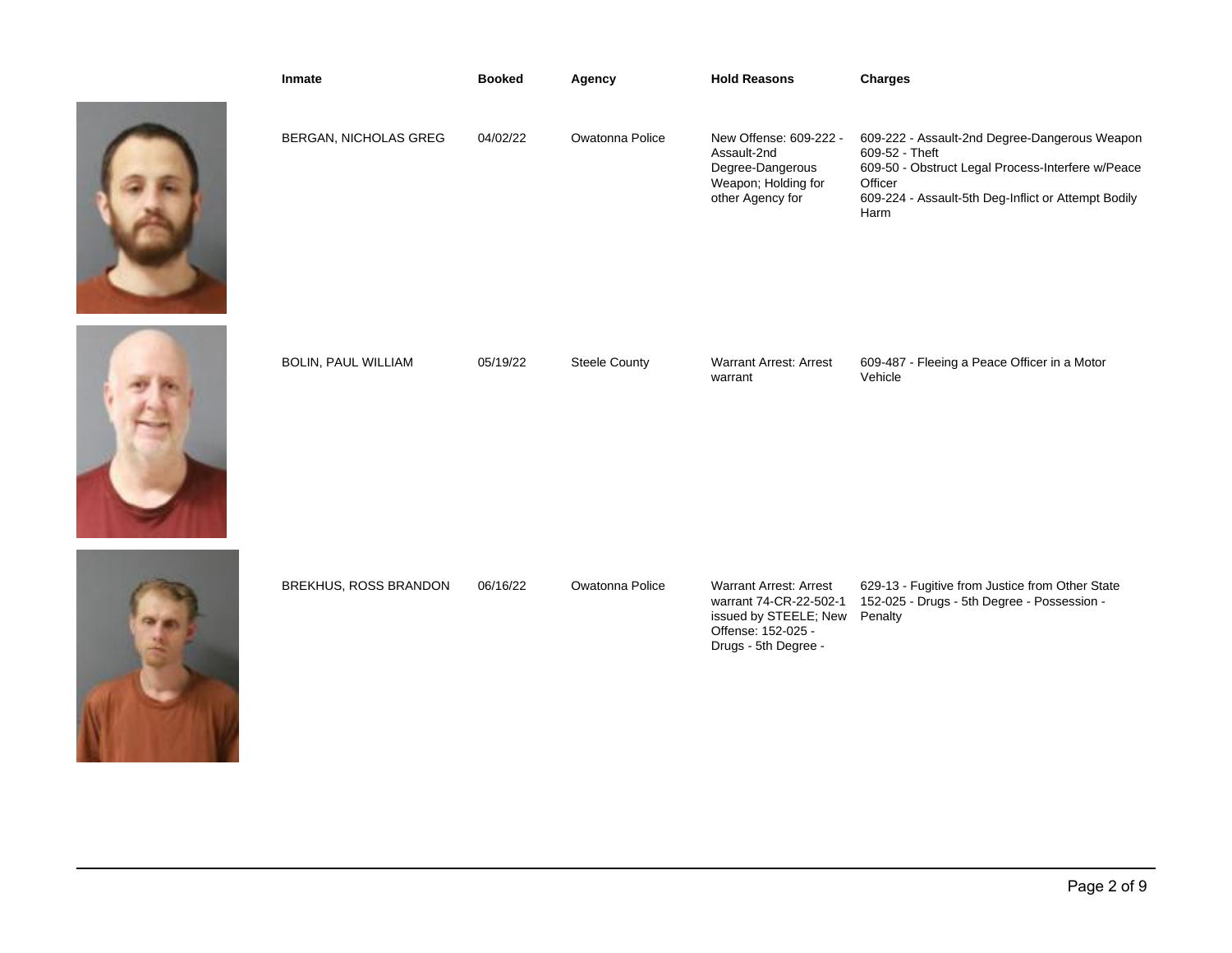

| Inmate                           | <b>Booked</b> | Agency                 | <b>Hold Reasons</b>                                                                        | <b>Charges</b>                                                                                                                                                                                                                                                                                                                                                         |
|----------------------------------|---------------|------------------------|--------------------------------------------------------------------------------------------|------------------------------------------------------------------------------------------------------------------------------------------------------------------------------------------------------------------------------------------------------------------------------------------------------------------------------------------------------------------------|
| CANNON, CHARLES HERBERT 04/07/22 |               | Owatonna Police        | Domestic Assault:<br><b>Warrant Arrest: Arrest</b><br>warrant 22DOC729<br>issued by STEELE | New Offense: 609-2242 - 609-2242 - Domestic Assault                                                                                                                                                                                                                                                                                                                    |
| CARON, CLIF LAKE                 | 07/01/22      | Owatonna Police        | New Offense: 152-025 -<br>Drug-5th                                                         | 152-025 - Drug-5th<br>Degree-Procure/Possess/Control by False<br>Title/Representation as Authorized-Prior Conviction<br>- Pre-Trial<br>609-605 - Trespass<br>609-748 - Harassment; Restraining Order<br>169A-20 - Traffic - DWI - Operate Motor Vehicle<br>Under Influence of Alcohol<br>169A-20 - Traffic - DWI - Operate Motor Vehicle<br>Under Influence of Alcohol |
| COCUZZI, MICHAEL LEE             | 06/16/22      | Dodge County Sheriff's | Pending Sentence:<br>609-343 - Criminal Sex<br>Conduct-2nd                                 | 169A-20 - DWI - Operate Motorboat Under Influence<br>of Controlled Substance<br>152-025 - Drugs - 5th Degree<br>609-343 - Criminal Sex Conduct-2nd<br>Degree-Accomplice(s)-Force/Coerce                                                                                                                                                                                |

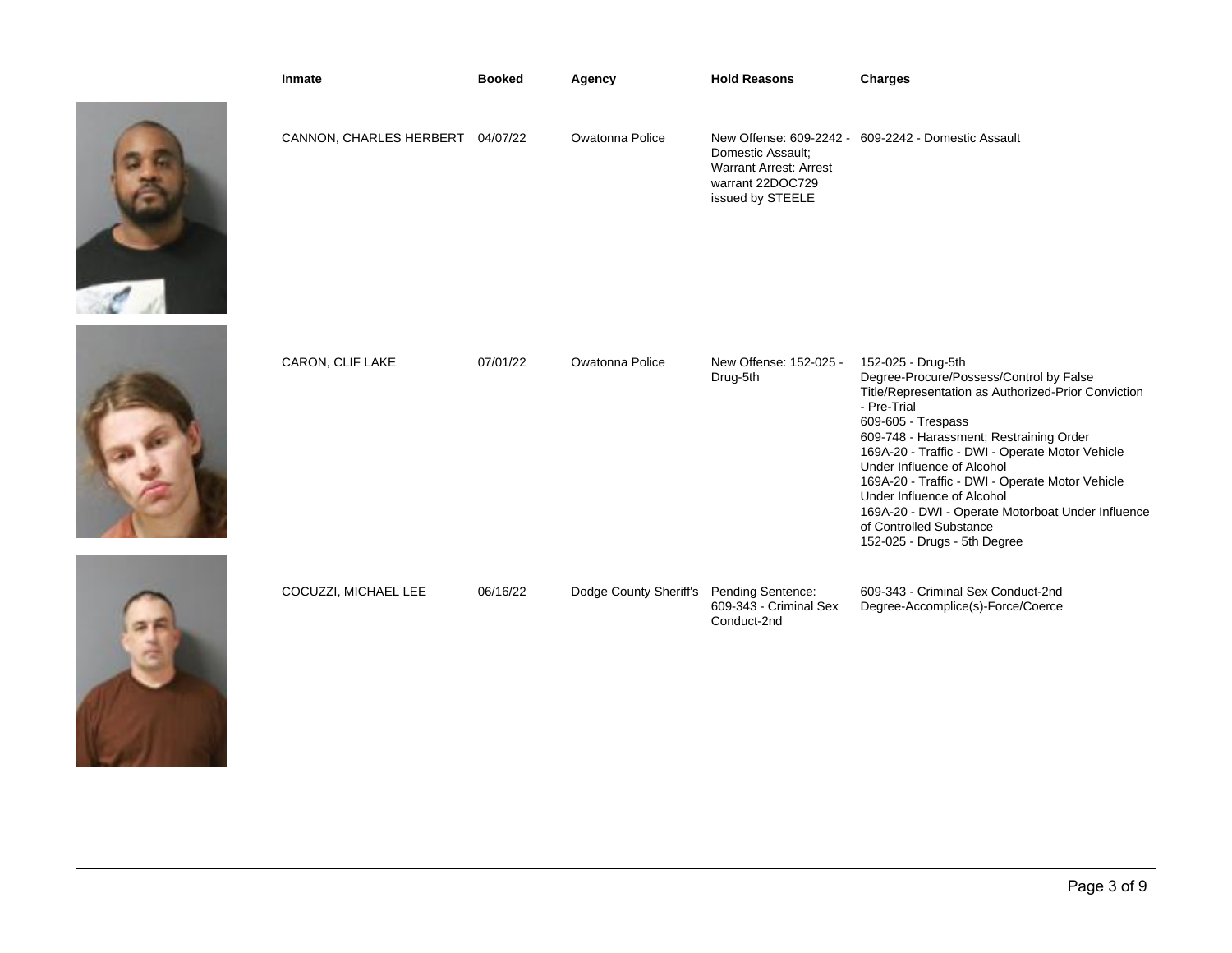| Inmate                      | <b>Booked</b> | Agency                         | <b>Hold Reasons</b>                                                                                                             | <b>Charges</b>                                                                                                                                                                                                                                                                                                                                                                                                                                                                  |
|-----------------------------|---------------|--------------------------------|---------------------------------------------------------------------------------------------------------------------------------|---------------------------------------------------------------------------------------------------------------------------------------------------------------------------------------------------------------------------------------------------------------------------------------------------------------------------------------------------------------------------------------------------------------------------------------------------------------------------------|
| DAVIS, MICHAEL ADAM         | 05/13/22      |                                | Dodge County Sheriff's Holding for other Agency<br>for Dodge County<br>Sheriff's Office                                         | 617-23 - Indecent Exposure in presence of minor<br>and previous conviction - Felony<br>609-343 - Criminal Sex Conduct-2nd Degree-Victim<br>13-15-Position Authority<br>609-343 - Criminal Sex Conduct-2nd Degree-Victim<br>13-15-Position Authority<br>609-342(a) - Criminal Sexual Conduct 1st Degree -<br>complainant under 13, Actor more than 36 mos<br>older<br>609-342(a) - Criminal Sexual Conduct 1st Degree -<br>complainant under 13, Actor more than 36 mos<br>older |
| DROBNIK, LARRY WAYNE        | 05/12/22      | Le Sueur County                | <b>Warrant Arrest: Arrest</b><br>warrant 07-CR-17-3274<br>issued by BLUE EARTH,<br>MN; Holding for other<br>Agency for Le Sueur | 169A-20 - Traffic - DWI - Operate Motor Vehicle<br>Under Infl of Any Amount Schedule I/II Drugs - Not<br>Marijuana<br>609-14 - PROBATION VIOLATION                                                                                                                                                                                                                                                                                                                              |
| <b>GOURHAN, GAGE TRAVIS</b> | 06/28/22      | <b>Steele County Sheriff's</b> | Pending Court<br><b>Disposition for Steele</b><br><b>County Sheriff's Office</b>                                                | 609-713 - Terroristic Threats-Reckless Disregard<br><b>Risk</b>                                                                                                                                                                                                                                                                                                                                                                                                                 |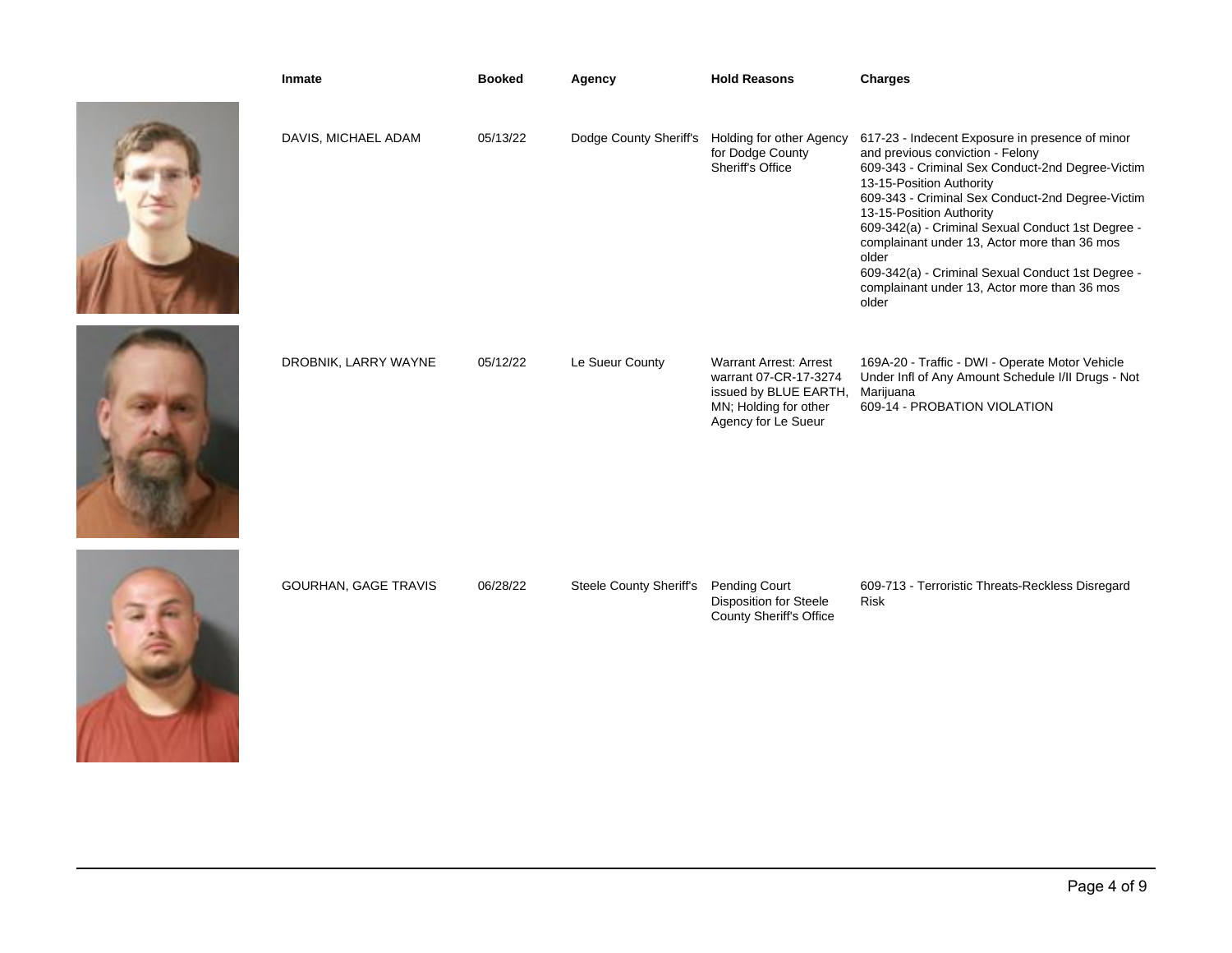| Inmate                                  | <b>Booked</b> | Agency               | <b>Hold Reasons</b>                                                                                                               | <b>Charges</b>                                                                                                                                                                                                                                              |
|-----------------------------------------|---------------|----------------------|-----------------------------------------------------------------------------------------------------------------------------------|-------------------------------------------------------------------------------------------------------------------------------------------------------------------------------------------------------------------------------------------------------------|
| GRUBER, GERALD RAY                      | 06/16/22      | Owatonna Police      | New Offense: 518B-01 -<br>Domestic Abuse - Violate Protection<br>Order for Protection;<br>Other for Owatonna<br>Police Department | 518B-01 - Domestic Abuse - Violate Order for<br>518B-01 - Domestic Abuse - Violate No Contact<br>Order-Misd.                                                                                                                                                |
| JACKSON, LACARLTON<br><b>SENTERRIAL</b> | 06/30/22      | <b>Kasson Police</b> | Holding for other Agency<br>for Dodge County<br>Sheriff's Office                                                                  | 171-24 - Traffic-Drivers License-Driving After<br>Revocation<br>169A-26 - DWI - Third-Degree Described                                                                                                                                                      |
| KLEIN, JUSTIN JAMES                     | 12/30/21      | Owatonna Police      | New Offense: 609-342 -<br><b>Criminal Sexual</b><br>Conduct-1st<br>Degree-Penalty; New<br>Offense: 609-582 -                      | 609-342 - Criminal Sexual Conduct-1st<br>Degree-Penalty<br>609-582 - Burglary-2nd Degree-Dwelling<br>518B-01 - Domestic Abuse - Violate Order for<br>Protection<br>152-025 - Drugs - 5th Degree -<br>Procure/Possess/Control Over a Controlled<br>Substance |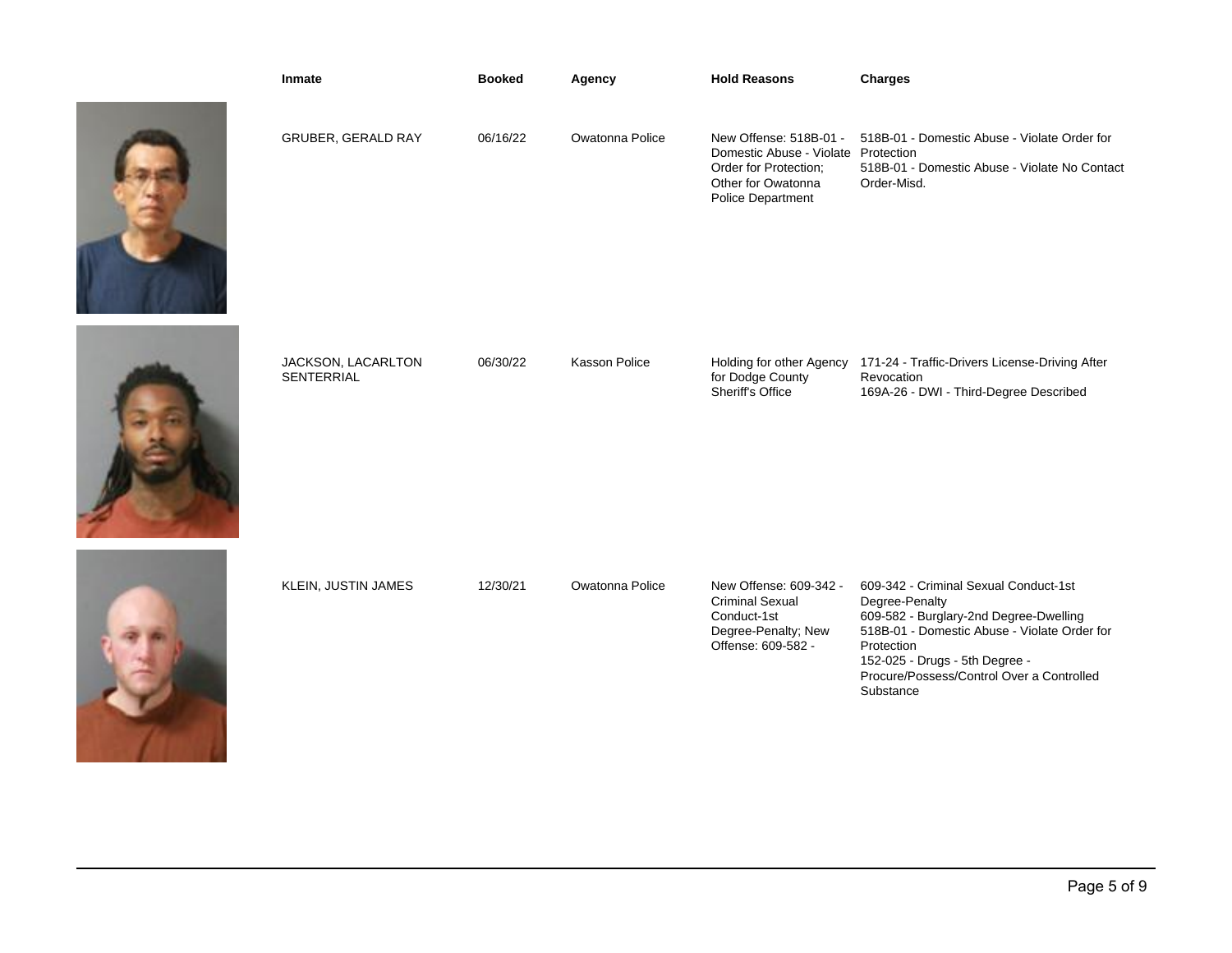| Inmate                             | <b>Booked</b> | Agency                         | <b>Hold Reasons</b>                                                                                                               | <b>Charges</b>                                                                                                               |
|------------------------------------|---------------|--------------------------------|-----------------------------------------------------------------------------------------------------------------------------------|------------------------------------------------------------------------------------------------------------------------------|
| KRABBENHOFT, THOMAS<br><b>ALAN</b> | 04/05/22      | <b>Steele County Sheriff's</b> | New Offense: 609-487 -<br>Fleeing a Peace Officer<br>in a Motor Vehicle;<br><b>Warrant Arrest: Arrest</b><br>warrant issued by MN | 609-487 - Fleeing a Peace Officer in a Motor<br>Vehicle<br>5011 - PAROLE VIOLATION (VARIOUS)<br>152-025 - Drugs - 5th Degree |
| KRUPP, BENJAMIN REUBEN             | 04/26/22      | Minnesota State Patrol         | New Offense: 152-021 -<br>Drugs - 1st Degree -<br>Possession                                                                      | 152-021 - Drugs - 1st Degree - Possession                                                                                    |
| LEARN, JERROLD FRANK               | 06/22/22      | <b>Steele County Sheriff's</b> | Pending Sentence:<br>609-342 - Criminal<br>Sexual Conduct-1st<br>Degree-Penalty                                                   | 609-342 - Criminal Sexual Conduct-1st<br>Degree-Penalty                                                                      |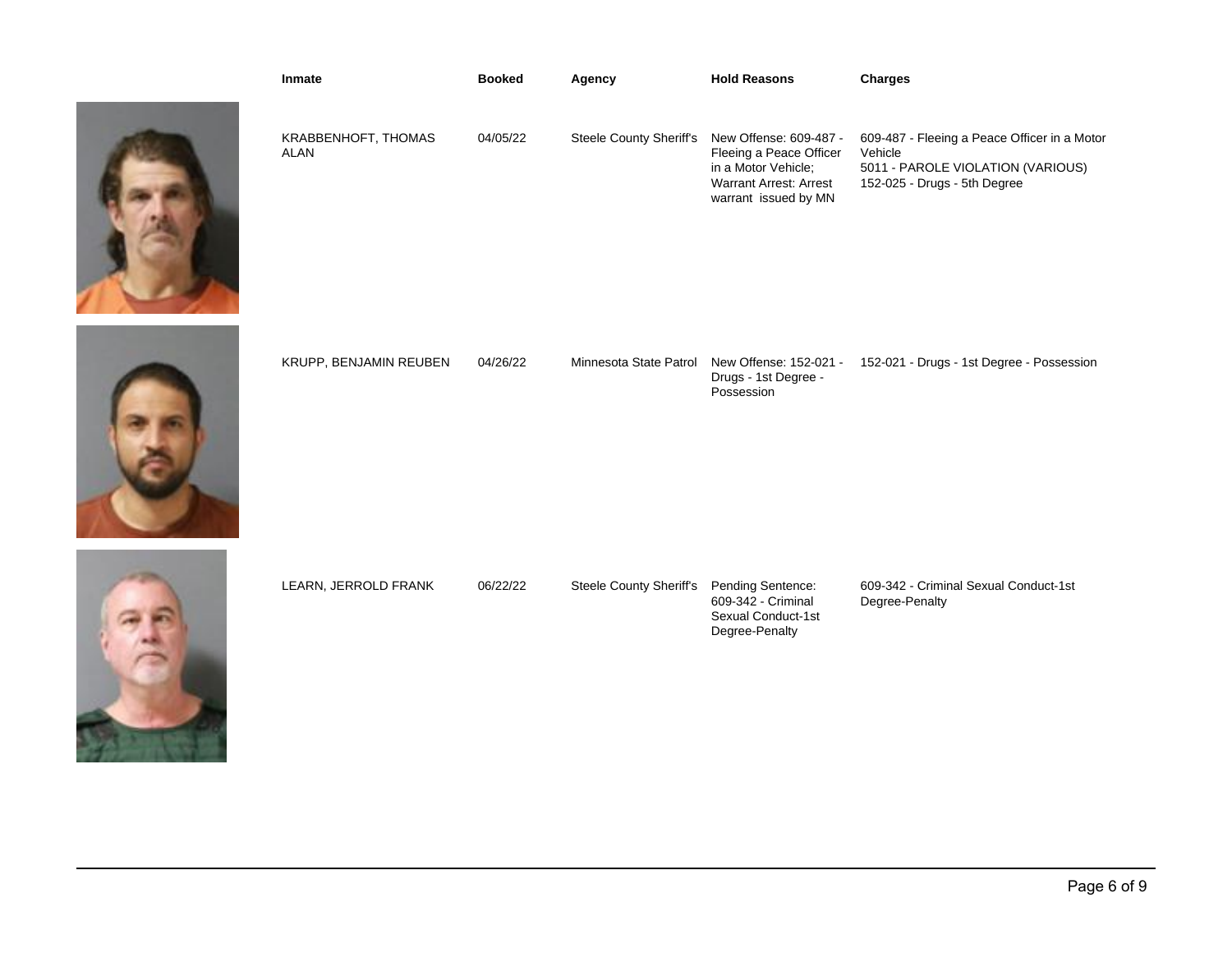| Inmate                             | <b>Booked</b> | Agency                 | <b>Hold Reasons</b>                                                                                                                  | <b>Charges</b>                                                                                                                                                                                                                                                       |
|------------------------------------|---------------|------------------------|--------------------------------------------------------------------------------------------------------------------------------------|----------------------------------------------------------------------------------------------------------------------------------------------------------------------------------------------------------------------------------------------------------------------|
| MCRELLY, TAVEAN<br><b>GREGGORY</b> | 05/02/22      | <b>Waseca County</b>   | New Offense: 609-506 -<br><b>Giving Peace Officer</b><br>False Name-of Another<br>Person; Warrant Arrest:<br>Arrest warrant; Warrant | 609-506 - Giving Peace Officer False Name-of<br>Another Person<br>629-75 - Domestic Abuse No Contact Order -<br>Violate No Contact Order<br>629-13 - Fugitive from Justice from Other State<br>609-78 - Emergency Telephone<br>Calls/CommunicInterfere with 911 Call |
| PEREZ, PEDRO ALEJANDRO             | 06/22/22      | Dodge County Sheriff's | <b>Warrant Arrest: Arrest</b><br>warrant 12174 issued by<br>DODGE, MN                                                                | 609-582 - Burglary-2nd Degree - Holding for<br>Another Agency<br>609-713 - Terroristic threats - Holding for Another<br>Agency                                                                                                                                       |
| PERKINS, ERIC LEE                  | 06/18/22      | Owatonna Police        | New Offense: 169A-25 -<br>DWI - Second-Degree<br>Described                                                                           | 169A-25 - DWI - Second-Degree Described                                                                                                                                                                                                                              |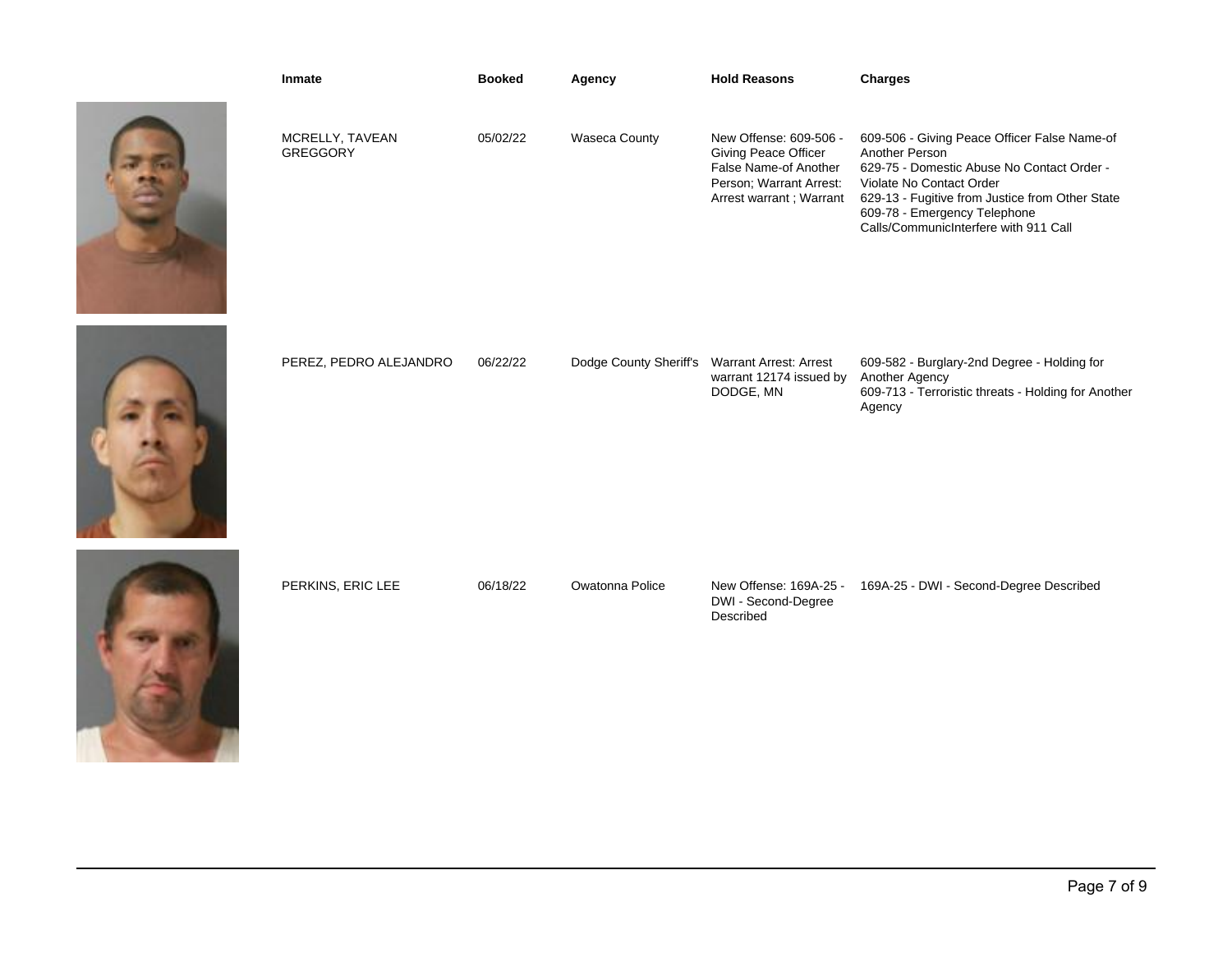| Inmate                 | <b>Booked</b> | Agency                         | <b>Hold Reasons</b>                                                   | <b>Charges</b>                                                              |
|------------------------|---------------|--------------------------------|-----------------------------------------------------------------------|-----------------------------------------------------------------------------|
| RICHARDS, JASON CORY   | 06/08/22      | Dodge County Sheriff's         | Holding for other Agency<br>for Dodge County<br>Sheriff's Office      | 609-344 - Criminal Sex Conduct-3rd Degree-Victim<br>13-15 Actor > 24m older |
| RIVERA, PAULINA LIZLYN | 04/28/22      | <b>Steele County Sheriff's</b> | Probation / Parole<br>Violation for Steele<br>County Sheriff's Office | 152-025 - Drugs - 5th Degree                                                |
| TIMMONS, JAMES WINFRED | 04/26/22      | Minnesota State Patrol         | New Offense: 152-021 -<br>Drugs - 1st Degree -<br>Possession          | 152-021 - Drugs - 1st Degree - Possession                                   |